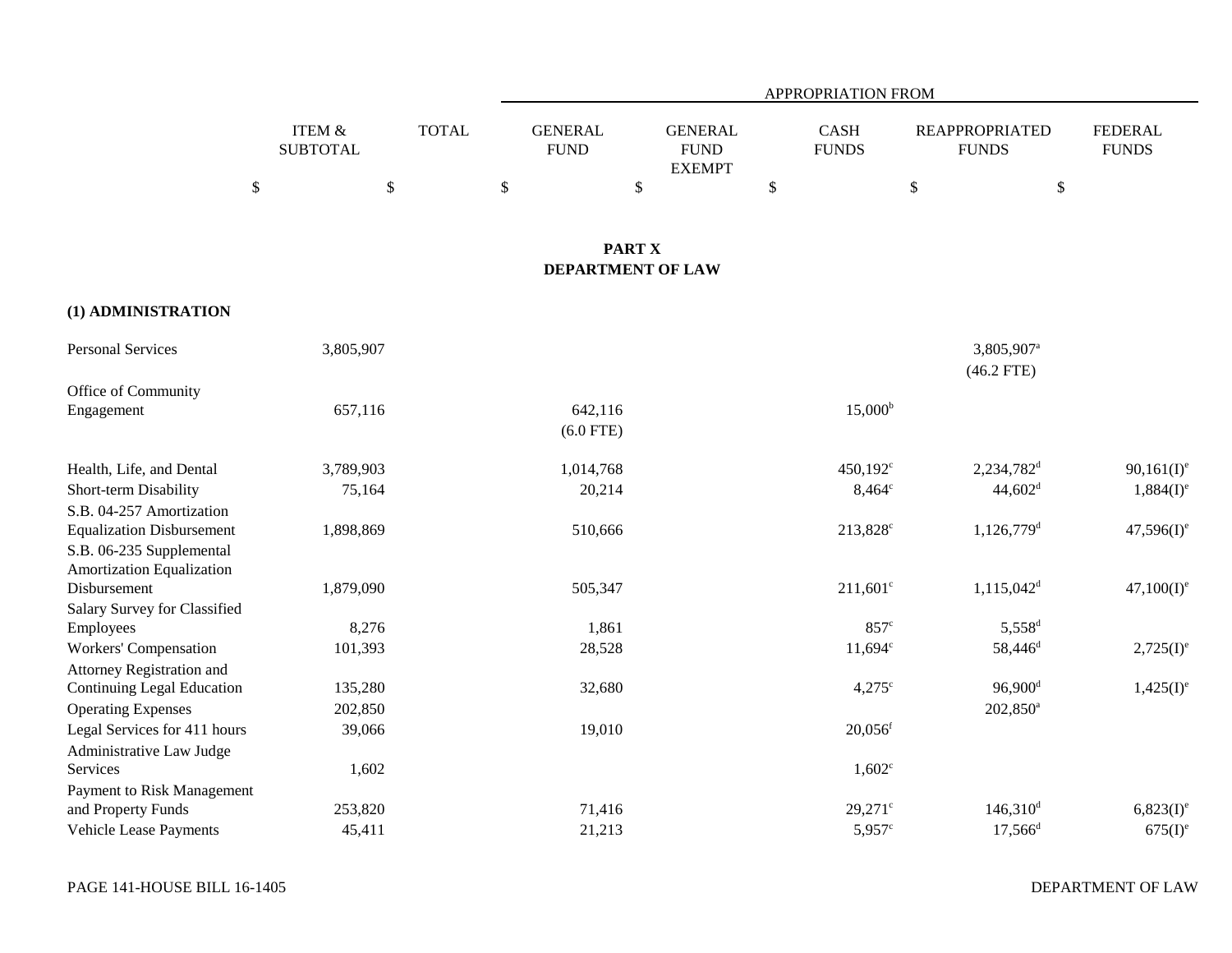|                                     |                           |              | APPROPRIATION FROM |                               |    |                                                |    |                             |    |                                       |                                |
|-------------------------------------|---------------------------|--------------|--------------------|-------------------------------|----|------------------------------------------------|----|-----------------------------|----|---------------------------------------|--------------------------------|
|                                     | ITEM &<br><b>SUBTOTAL</b> | <b>TOTAL</b> |                    | <b>GENERAL</b><br><b>FUND</b> |    | <b>GENERAL</b><br><b>FUND</b><br><b>EXEMPT</b> |    | <b>CASH</b><br><b>FUNDS</b> |    | <b>REAPPROPRIATED</b><br><b>FUNDS</b> | <b>FEDERAL</b><br><b>FUNDS</b> |
| \$                                  | \$                        |              | \$                 |                               | \$ |                                                | \$ |                             | \$ | \$                                    |                                |
| <b>Information Technology Asset</b> |                           |              |                    |                               |    |                                                |    |                             |    |                                       |                                |
| Maintenance                         | 645,206                   |              |                    | 174,663                       |    |                                                |    | $75,291^{\circ}$            |    | 377,036 <sup>d</sup>                  | $18,216(I)^e$                  |
| Ralph L. Carr Colorado              |                           |              |                    |                               |    |                                                |    |                             |    |                                       |                                |
| Judicial Center Leased Space        | 3,202,517                 |              |                    | 890,498                       |    |                                                |    | 359,473°                    |    | 1,865,577 <sup>d</sup>                | $86,969(I)^e$                  |
| Payments to OIT                     | 239,473                   |              |                    | 66,554                        |    |                                                |    | $26,914^c$                  |    | $139,502^{\rm d}$                     | $6,503(I)^e$                   |
| <b>CORE</b> Operations              | 62,453                    |              |                    | 17,572                        |    |                                                |    | $7,202^{\circ}$             |    | $36,001$ <sup>d</sup>                 | $1,678(I)^e$                   |
| <b>Attorney General</b>             |                           |              |                    |                               |    |                                                |    |                             |    |                                       |                                |
| Discretionary Fund                  | 5,000                     |              |                    | 5,000                         |    |                                                |    |                             |    |                                       |                                |
|                                     |                           | 17,048,396   |                    |                               |    |                                                |    |                             |    |                                       |                                |

<sup>a</sup> Of these amounts, \$3,893,198 shall be from departmental indirect cost recoveries or the Indirect Costs Excess Recovery Fund created in Section 24-75-1401 (2), C.R.S., and \$115,559 shall be from statewide indirect cost recoveries or the Indirect Costs Excess Recovery Fund created in Section 24-75-1401 (2), C.R.S.

<sup>b</sup> This amount shall be from the Safe2Tell Cash Fund created in Section 24-31-610 (1), C.R.S.

 $\degree$  These amounts shall be from various sources of cash funds. Of these amounts, \$108,352(I) shall be from custodial money. Pursuant to Section 24-31-108 (3), C.R.S., custodial money received by the Attorney General are not subject to annual appropriation but the expenditure of such money may be indicated in the annual general appropriation act. Expenditures from custodial money do not constitute fiscal year spending for the purposes of Section 20 of Article X of the State Constitution.

<sup>d</sup> These amounts shall be from various sources of reappropriated funds.

<sup>e</sup> These amounts shall be from the federal Medicaid Fraud Control Program administered by the U.S. Department of Health and Human Services and are shown for informational purposes only.

f This amount shall be from the P.O.S.T. Board Cash Fund created in Section 24-31-303 (2) (b), C.R.S.

## **(2) LEGAL SERVICES TO STATE AGENCIES<sup>66</sup>**

| <b>Personal Services</b>        | 26,813,879    |              |                          |                         |
|---------------------------------|---------------|--------------|--------------------------|-------------------------|
|                                 | $(260.8$ FTE) |              |                          |                         |
| <b>Operating and Litigation</b> | 1,942,517     |              |                          |                         |
| Indirect Cost Assessment        | 3,455,011     |              |                          |                         |
|                                 |               | 32, 211, 407 | $1,054,580$ <sup>a</sup> | 31,156,827 <sup>a</sup> |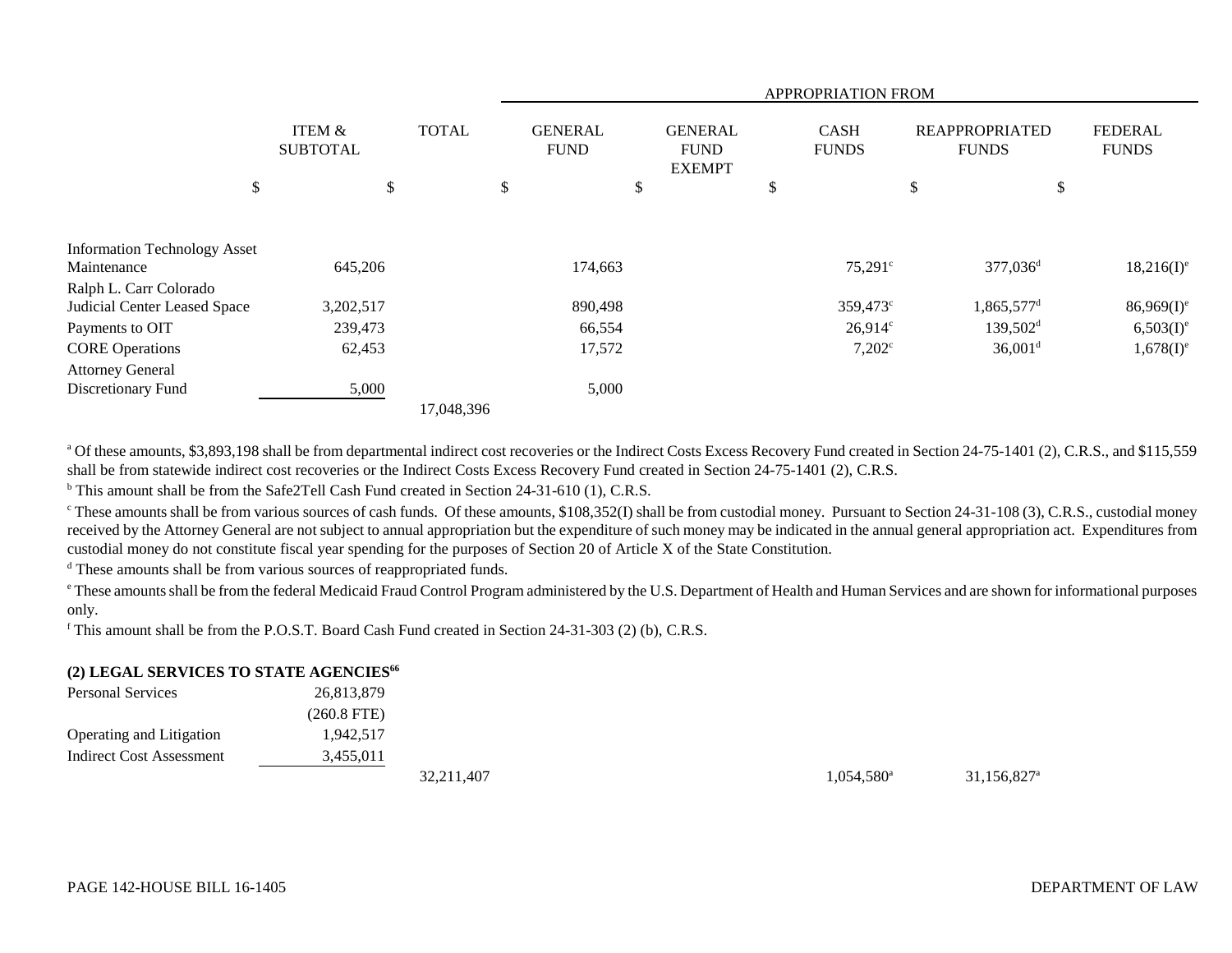|                                      |              |                        | <b>APPROPRIATION FROM</b>               |                             |  |                                                                  |  |  |  |  |  |  |
|--------------------------------------|--------------|------------------------|-----------------------------------------|-----------------------------|--|------------------------------------------------------------------|--|--|--|--|--|--|
| <b>ITEM &amp;</b><br><b>SUBTOTAL</b> | <b>TOTAL</b> | GENERAL<br><b>FUND</b> | GENERAL<br><b>FUND</b><br><b>EXEMPT</b> | <b>CASH</b><br><b>FUNDS</b> |  | FEDERAL<br><b>REAPPROPRIATED</b><br><b>FUNDS</b><br><b>FUNDS</b> |  |  |  |  |  |  |
|                                      |              |                        |                                         |                             |  |                                                                  |  |  |  |  |  |  |

<sup>a</sup> These amounts shall be from funds that are received for the provision of legal services and that are credited to the Legal Services Cash Fund created in Section 24-31-108 (2.5), C.R.S. The cash funds appropriation reflects funds received from state entities for which there is not a corresponding appropriation made in this act for the purchase of legal services. The reappropriated funds appropriation reflects funds received from state agencies for which there is a corresponding appropriation made in this act for the purchase of legal services. The Attorney General is authorized to transfer spending authority between cash and reappropriated fund sources appropriated within this section (2), but the Attorney General shall not increase total spending authority for the line item appropriations within this section (2).

| (3) CRIMINAL JOSTICE AND ALL ELLATE |           |            |              |                        |                        |                  |
|-------------------------------------|-----------|------------|--------------|------------------------|------------------------|------------------|
| <b>Special Prosecutions Unit</b>    | 4,308,283 |            | 2,066,874    | 1,528,836 <sup>a</sup> | $712,573^b$            |                  |
|                                     |           |            | $(17.8$ FTE) | $(14.7$ FTE)           | $(6.2$ FTE)            |                  |
| <b>Auto Theft Prevention Grant</b>  | 296,548   |            |              |                        | $296,548(I)^c$         |                  |
|                                     |           |            |              |                        | $(2.0$ FTE $)$         |                  |
| Appellate Unit                      | 3,854,792 |            | 3,280,780    |                        | $574,012$ <sup>d</sup> |                  |
|                                     |           |            | $(37.0$ FTE) |                        | $(1.0$ FTE)            |                  |
| Medicaid Fraud Control Unit         | 1,737,371 |            | 434,338(M)   |                        |                        | $1,303,033(I)^e$ |
|                                     |           |            | $(4.3$ FTE)  |                        |                        | $(12.7$ FTE)     |
| Peace Officers Standards and        |           |            |              |                        |                        |                  |
| <b>Training Board Support</b>       | 5,536,725 |            |              | 5,536,725 <sup>f</sup> |                        |                  |
|                                     |           |            |              | $(9.0$ FTE)            |                        |                  |
| <b>Indirect Cost Assessment</b>     | 537,858   |            |              | $287,476^{\circ}$      | $82,136^b$             | $168,246(I)^e$   |
|                                     |           | 16,271,577 |              |                        |                        |                  |

<sup>a</sup> Of this amount, \$1,242,070 shall be from the Insurance Fraud Cash Fund created in Section 24-31-104.5 (2), C.R.S., and \$286,766 shall be from the Marijuana Tax Cash Fund created in Section 39-28.8-501 (1), C.R.S.

<sup>b</sup> These amounts shall be transferred from the Department of Regulatory Agencies from the Securities Fraud Prosecution line item in the Division of Securities section. These amounts originate as cash funds from the Division of Securities Cash Fund pursuant to Section 11-51-603.5 (2), C.R.S.

<sup>c</sup> This amount shall be transferred from the Department of Public Safety from the Automobile Theft Prevention Authority line item in the Colorado State Patrol section, from a grant awarded pursuant to Section 42-5-112 (3), C.R.S. This amount is shown for informational purposes only because grant funds are continuously appropriated to the Department pursuant to Section 24-31-108 (1) (b) (I), C.R.S.

**(3) CRIMINAL JUSTICE AND APPELLATE**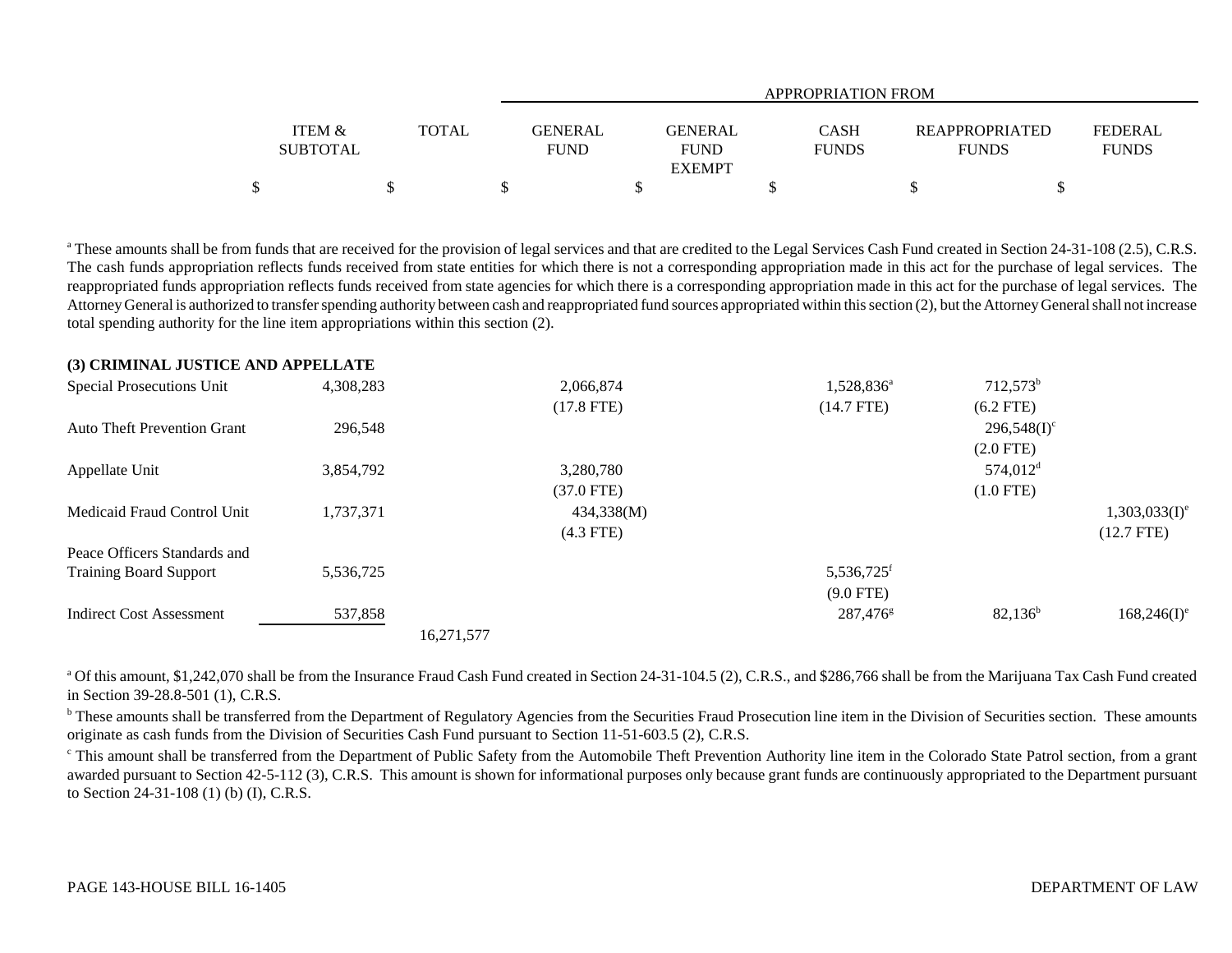|                                      |              |             | APPROPRIATION FROM                       |                             |                                       |                                |  |  |  |  |  |  |
|--------------------------------------|--------------|-------------|------------------------------------------|-----------------------------|---------------------------------------|--------------------------------|--|--|--|--|--|--|
| <b>ITEM &amp;</b><br><b>SUBTOTAL</b> | <b>TOTAL</b> | <b>FUND</b> | <b>GENERAL</b><br>GENERAL<br><b>FUND</b> | <b>CASH</b><br><b>FUNDS</b> | <b>REAPPROPRIATED</b><br><b>FUNDS</b> | <b>FEDERAL</b><br><b>FUNDS</b> |  |  |  |  |  |  |
|                                      |              |             | <b>EXEMPT</b>                            |                             |                                       |                                |  |  |  |  |  |  |
| \$                                   |              |             |                                          |                             |                                       |                                |  |  |  |  |  |  |

<sup>d</sup> Of this amount, \$494,150 shall be from departmental indirect cost recoveries or the Indirect Costs Excess Recovery Fund created in Section 24-75-1401 (2), C.R.S., and \$79,862 shall be transferred from the Department of Public Safety from the State Victims Assistance and Law Enforcement Program line item in the Division of Criminal Justice, Victims Assistance section, pursuant to Section 24-33.5-506 (1) (c), C.R.S.

<sup>e</sup> These amounts shall be from the federal Medicaid Fraud Control Program administered by the U.S. Department of Health and Human Services and are shown for informational purposes only.

<sup>f</sup> Of this amount, \$4,786,725 shall be from the P.O.S.T. Board Cash Fund created in Section 24-31-303 (2) (b), C.R.S., and \$750,000 shall be from the Marijuana Tax Cash Fund created in Section 39-28.8-501 (1), C.R.S.

<sup>g</sup> Of this amount, \$168,246 shall be from the Insurance Fraud Cash Fund created in Section 24-31-104.5 (2), C.R.S., and \$119,230 shall be from the P.O.S.T. Board Cash Fund created in Section 24-31-303 (2) (b), C.R.S.

## **(4) WATER AND NATURAL RESOURCES**

| Federal and Interstate Water    |           |             |                        |                      |
|---------------------------------|-----------|-------------|------------------------|----------------------|
| Unit                            | 596,349   | 596,349     |                        |                      |
|                                 |           | $(5.5$ FTE) |                        |                      |
| Defense of the Colorado River   |           |             |                        |                      |
| <b>Basin Compact</b>            | 428,639   |             | $428,639$ <sup>a</sup> |                      |
|                                 |           |             | $(3.5$ FTE)            |                      |
| Defense of the Republican       |           |             |                        |                      |
| <b>River Compact</b>            | 110,000   |             | $110,000^{\rm a}$      |                      |
| <b>Consultant Expenses</b>      | 400,000   |             | $400,000^{\rm b}$      |                      |
| Comprehensive                   |           |             |                        |                      |
| Environmental Response,         |           |             |                        |                      |
| Compensation and Liability      |           |             |                        |                      |
| Act                             | 495,577   |             |                        | 495,577 <sup>c</sup> |
|                                 |           |             |                        | $(3.5$ FTE)          |
| Comprehensive                   |           |             |                        |                      |
| Environmental Response,         |           |             |                        |                      |
| Compensation and Liability      |           |             |                        |                      |
| <b>Act Contracts</b>            | 100,000   |             |                        | $100,000^{\circ}$    |
| <b>Indirect Cost Assessment</b> | 46,367    |             |                        | $46,367^{\circ}$     |
|                                 | 2,176,932 |             |                        |                      |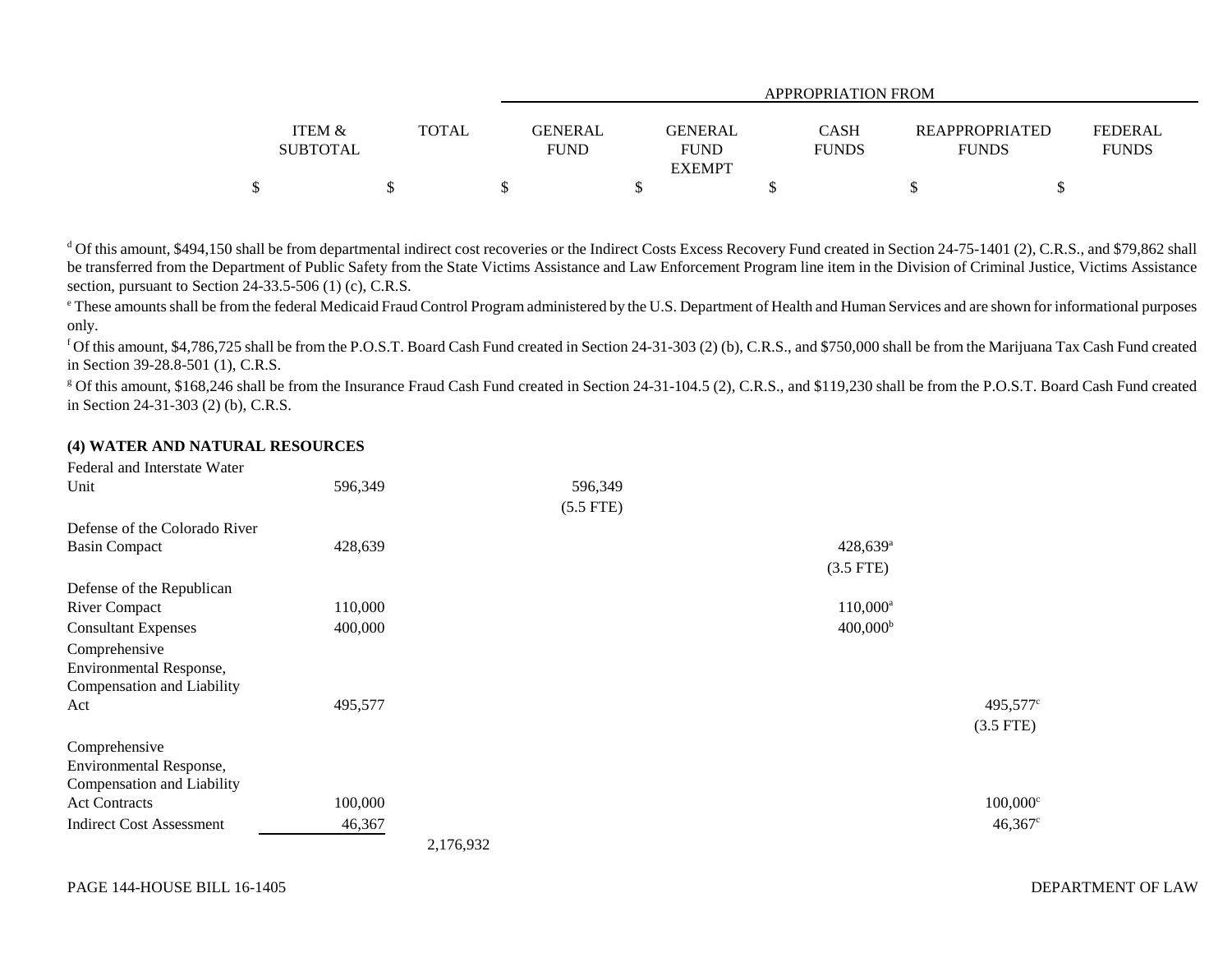|                   |              |             | APPROPRIATION FROM |              |                       |                |  |  |  |  |  |  |
|-------------------|--------------|-------------|--------------------|--------------|-----------------------|----------------|--|--|--|--|--|--|
|                   |              |             |                    |              |                       |                |  |  |  |  |  |  |
| <b>ITEM &amp;</b> | <b>TOTAL</b> |             | GENERAL<br>GENERAL | <b>CASH</b>  | <b>REAPPROPRIATED</b> | <b>FEDERAL</b> |  |  |  |  |  |  |
| <b>SUBTOTAL</b>   |              | <b>FUND</b> | <b>FUND</b>        | <b>FUNDS</b> | <b>FUNDS</b>          | <b>FUNDS</b>   |  |  |  |  |  |  |
|                   |              |             | <b>EXEMPT</b>      |              |                       |                |  |  |  |  |  |  |
| \$                |              |             |                    |              |                       |                |  |  |  |  |  |  |

<sup>a</sup> These amounts shall be from the Colorado Water Conservation Board's Litigation Fund created in Section 37-60-121 (2.5) (a), C.R.S.

<sup>b</sup> Of this amount, \$350,000 shall be from the Colorado Water Conservation Board's Litigation Fund created in Section 37-60-121 (2.5) (a), C.R.S., and \$50,000 shall be from the Attorney Fees and Costs Account created pursuant to Section 24-31-108 (2), C.R.S.

<sup>c</sup> These amounts shall be transferred from the Department of Public Health and Environment from the Transfer to the Department of Law for CERCLA-Related Costs line item in the Hazardous Materials and Waste Management Division, Contaminated Site Cleanups and Remediation Programs section. These amounts originate as cash funds from the Hazardous Substance Response Fund and are transferred pursuant to Section 25-16-104.5 (1.7) (a) (III), C.R.S.

## **(5) CONSUMER PROTECTION**

Consumer Protection and

| Companier I rotochon and |           |           |            |                        |             |
|--------------------------|-----------|-----------|------------|------------------------|-------------|
| Antitrust                | 2,901,046 |           | 1,368,420  | 1,235,354 <sup>a</sup> | $297,272^b$ |
|                          |           |           | (11.2 FTE) | $(15.0$ FTE)           | $(3.0$ FTE) |
| Consumer Credit Unit     | 1,714,816 |           |            | $1,714,816^c$          |             |
|                          |           |           |            | $(20.0$ FTE)           |             |
| Indirect Cost Assessment | 463,671   |           |            | 423,928 <sup>d</sup>   | $39,743^b$  |
|                          |           | 5,079,533 |            |                        |             |

<sup>a</sup> Of this amount, \$1,002,944(I) shall be from custodial money, \$230,410 shall be from the Tobacco Settlement Defense Account of the Tobacco Litigation Settlement Cash Fund created in Section 24-22-115 (2) (a), C.R.S., and \$2,000 shall be from Colorado No-call List annual registration fees collected pursuant to Section 6-1-905 (3) (b) (II), C.R.S. Pursuant to Section 24-31-108 (3), C.R.S., custodial money received by the Attorney General are not subject to annual appropriation but the expenditure of such money may be indicated in the annual general appropriation act. Expenditures from custodial money do not constitute fiscal year spending for the purposes of Section 20 of Article X of the State Constitution.

<sup>b</sup> These amounts shall be transferred from the Department of Regulatory Agencies from the Mortgage Broker Consumer Protection line item in the Division of Real Estate section. These amounts originate as cash funds from the Mortgage Company and Loan Originator Licensing Cash Fund created in Section 12-61-908 (2), C.R.S., and are transferred pursuant to Section 12-61-909, C.R.S.

 $c$  This amount shall be from the Collection Agency Cash Fund created in Section 12-14-136 (1) (a), C.R.S., or from the Uniform Consumer Credit Code Cash Fund created in Section 5-6-204 (1), C.R.S.

<sup>d</sup> Of this amount, \$264,955 shall be from the Uniform Consumer Credit Code Cash Fund created in Section 5-6-204 (1), C.R.S., or the Collection Agency Cash Fund created in Section 12-14-136 (1) (a), C.R.S., and \$158,973(I) shall be from custodial money. Pursuant to Section 24-31-108 (3), C.R.S., custodial money received by the Attorney General are not subject to annual appropriation but the expenditure of such money may be indicated in the annual general appropriation act. Expenditures from custodial money do not constitute fiscal year spending for the purposes of Section 20 of Article X of the State Constitution.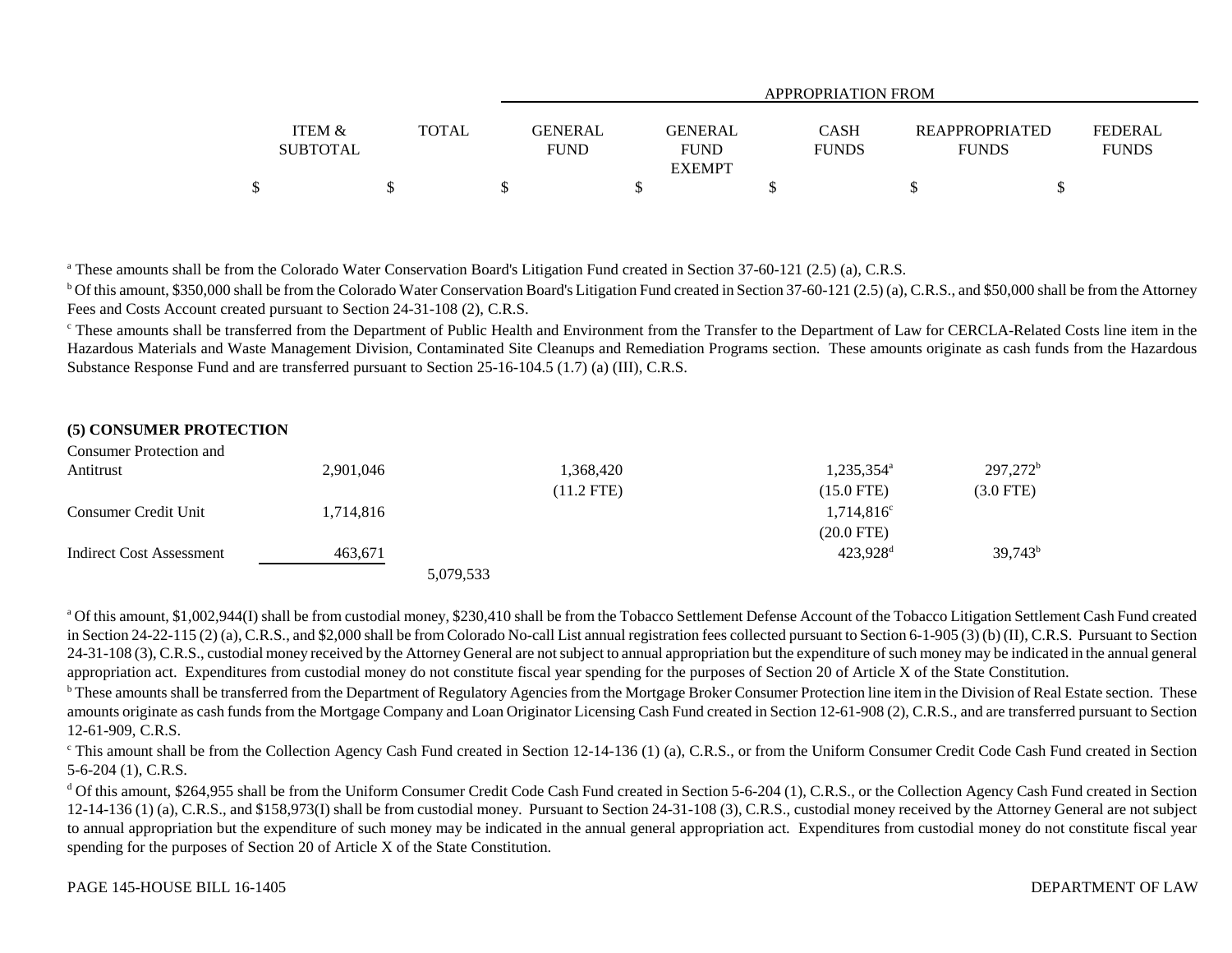|                                     |                                      |              | APPROPRIATION FROM |                               |    |                                                |               |                        |    |                                       |                                |
|-------------------------------------|--------------------------------------|--------------|--------------------|-------------------------------|----|------------------------------------------------|---------------|------------------------|----|---------------------------------------|--------------------------------|
|                                     | <b>ITEM &amp;</b><br><b>SUBTOTAL</b> | <b>TOTAL</b> |                    | <b>GENERAL</b><br><b>FUND</b> |    | <b>GENERAL</b><br><b>FUND</b><br><b>EXEMPT</b> |               | CASH<br><b>FUNDS</b>   |    | <b>REAPPROPRIATED</b><br><b>FUNDS</b> | <b>FEDERAL</b><br><b>FUNDS</b> |
|                                     | \$<br>\$                             |              | \$                 |                               | \$ |                                                | $\mathcal{S}$ |                        | \$ | \$                                    |                                |
|                                     |                                      |              |                    |                               |    |                                                |               |                        |    |                                       |                                |
| (6) SPECIAL PURPOSE                 |                                      |              |                    |                               |    |                                                |               |                        |    |                                       |                                |
| <b>District Attorneys' Salaries</b> | 2,738,841                            |              |                    | 2,738,841                     |    |                                                |               |                        |    |                                       |                                |
| Deputy District Attorney            |                                      |              |                    |                               |    |                                                |               |                        |    |                                       |                                |
| Training                            | 405,000                              |              |                    | 405,000                       |    |                                                |               |                        |    |                                       |                                |
| Litigation Management <sup>67</sup> | 200,000                              |              |                    |                               |    |                                                |               | $200,000$ <sup>a</sup> |    |                                       |                                |
| Tobacco Litigation                  | 1,250,000                            |              |                    |                               |    |                                                |               | $1,250,000^{\rm b}$    |    |                                       |                                |
| CORA and OML Attorney               | 90,297                               |              |                    | 90,297                        |    |                                                |               |                        |    |                                       |                                |
|                                     |                                      |              |                    | $(1.0$ FTE)                   |    |                                                |               |                        |    |                                       |                                |
|                                     |                                      | 4,684,138    |                    |                               |    |                                                |               |                        |    |                                       |                                |

<sup>a</sup> This amount shall be from either excess earnings credited to the Legal Services Cash Fund created in Section 24-31-108 (2.5), C.R.S., in FY 2015-16, or from the Attorney Fees and Costs Account created pursuant to Section 24-31-108 (2), C.R.S.

<sup>b</sup> This amount shall be from the Tobacco Settlement Defense Account of the Tobacco Litigation Settlement Cash Fund created in Section 24-22-115 (2) (a), C.R.S. Expenditures from the Tobacco Settlement Defense Account of the Tobacco Litigation Settlement Cash Fund do not constitute fiscal year spending for the purposes of Section 20 of Article X of the State Constitution.

## **TOTALS PART X**

| (LAW)<br>$\sim$ $\sim$ $\sim$ $\sim$ $\sim$ | \$77,471,983 | \$15,003,005 | $$15,612,031$ <sup>a</sup> | $$45,073,913^b$ | $$1,783,034^{\circ}$ |
|---------------------------------------------|--------------|--------------|----------------------------|-----------------|----------------------|

a Of this amount, \$1,270,269 contains an (I) notation.

 $<sup>b</sup>$  Of this amount, \$296,548 contains an (I) notation.</sup>

 $\epsilon$  This amount contains an (I) notation.

**FOOTNOTES** -- The following statements are referenced to the numbered footnotes throughout section 2.

66 Department of Law, Legal Services to State Agencies -- In making this appropriation, it is the intent of the General Assembly that hourly billing rates charged